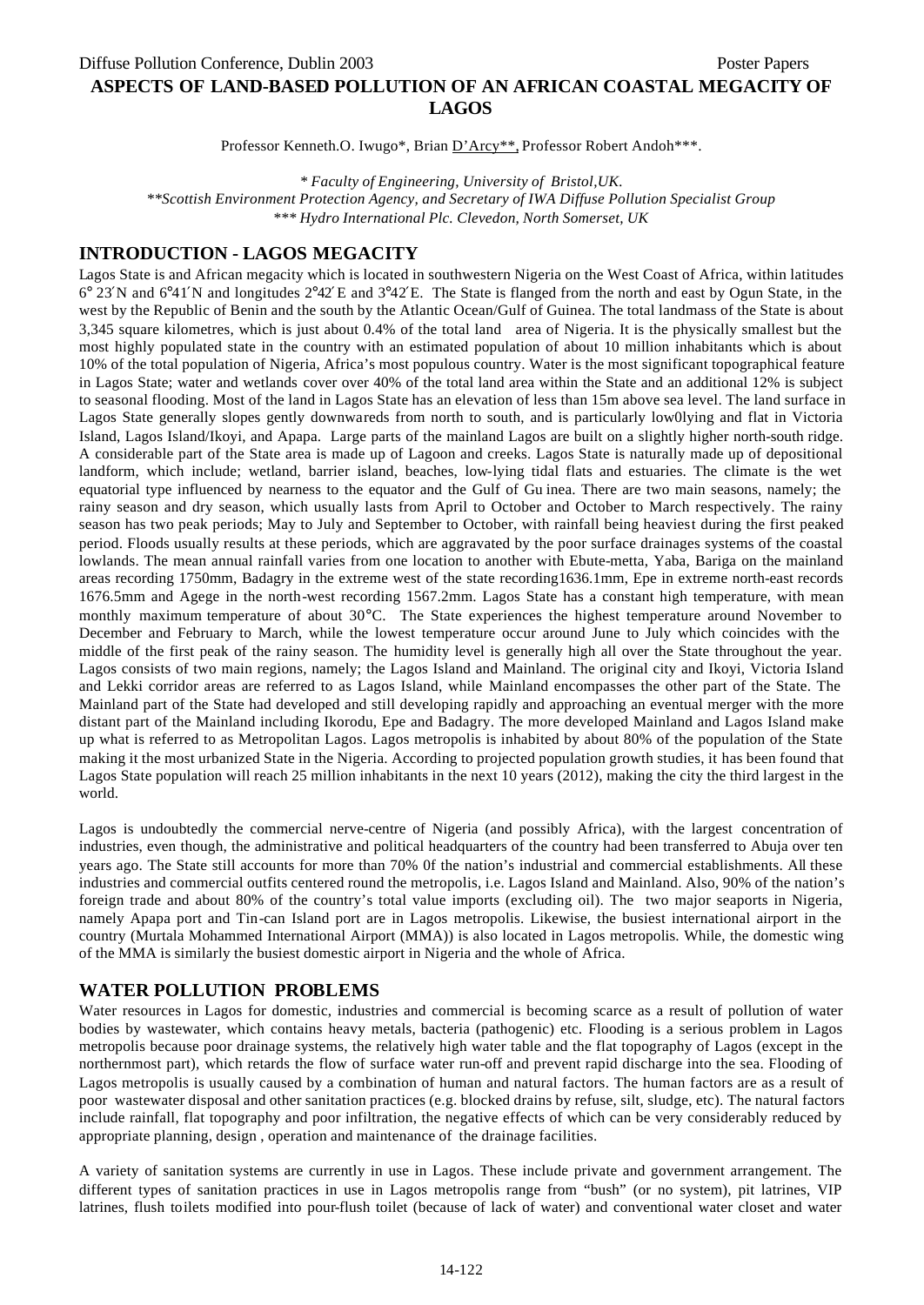## Diffuse Pollution Conference, Dublin 2003 Poster Papers

borne sanitation and sewerage systems in some estates. Many areas still have inadequate sanitation coverage to meet the people needs in the State. This situation is becoming more visual since many now defecate into plastic bags and dispose of the same at random. The diffuse pollution associated with this practice is extensive and serious.

The risks of ground, surface water (both domestic and commercial) are usually high in many areas of Lagos, because of unhygienic and inadequate excreta and sewerage disposal provisions.

The main sanitation systems available in the major residential areas of metropolitan Lagos are the traditional pit latrines and water closet septic tank. However, the major environmental concerns in Lagos metropolis are the collection, treatment and disposal of sewage and other related wastewater. Although the use of pail system (bucket latrine) in Lagos metropolis has been banned, yet the government machinery via the Sewage and Water Department of the State Ministry of Environment has currently not devised an efficient system of disposing of the septage from septic tank / soakaways.

Therefore, all these untreated excreta, together with the commercial and industrial wastewater are usually discharged into the Lagos lagoon system, other surface water points and in some cases find their ways into ground water. This brings about the risks of water pollution and destroys marine animal and aquatic food sources in the metropolis.

The domestic water pollution problems result from the fact that in some areas of the metropolis the water table is very high and even some areas the water table is near the surface, for example within 3 metres of digging you will get water. The soil is usually porous and this increases the chances of sewage and other wastewater infiltrating and polluting ground water and well water, which are the major sources of water in many areas.

Furthermore, extensive flooding, during which sewage compounds contamination of water sources, sullage are carried into wells. Also, there may be seepage from soakaways, industrial, and commercial storage systems into ground water systems. It is obvious in most houses in the metropolis that the disposal of their sullage is unhygienic and inappropriate. For example, only toilet wastes are connected to septic tanks, while other household liquid wastes are discharged directly to storm water drains in front of the houses. Where there is no drain it will be discharged on the street in high-density areas.

Unhygienic disposal of industrial and domestic liquid waste (both toxic and non-toxic natures) and faecal matters leads to extensive soil contamination and ground/surface water pollution especially in the coastal city like Lagos.

Solid waste collection, transportation and disposal are also a very big problem in Lagos. Due to the high population of the city, the rate of solid waste generation is very high and the facilities require for proper disposal is not adequate. In some areas where landfill sites are designated for the disposal of the waste, the leachate resulting from the decomposition of the biodegradable matters in the wastes find their way into the ground / surface water, because there are no mean of collecting the leachate. Hence, heavy contamination of the water resources results.

The government has successfully eliminated the use of the pail system in Lagos metropolis and reduced its use in the periurban areas of the State. The government has also constructed sewage treatment plants in some of the housing estates as a means of managing the human wastes generated within the estates, but due to the high electromechanical components involved and the lack of constant electricity in the country the treatment plants are not functioning. It has not yet devised an efficient system of disposing of the wastes from septic tanks / soakaways, because majority of the properties in Lagos use septic tanks / soakaways. The untreated septage, along with trade effluent are dumped / discharged into the Lagos Lagoon and many surface water sources in the State. PHOTOGRAPHS  $1 -17$  show the current systems of wastewater treatment in the Lagos State of Nigeria.

There is clearly a need to employ environmentally sound wastewater treatment technologies, that would be easy to operate, affordable, efficient, effective and will encourage re-use of the treated waste water and reduce the ground / surface water pollution especially in Lagos State that is surrounded by water.

## **IMPACTS OF LAND-BASED POLLUTION ON COASTAL WATERS**

The consequences of this unhealthy situation expose the environment to serious water pollution and the resultant health hazards that may lead to serious epidemic not only in Lagos but also in neighbouring coastal areas. The septic tank /soakaways and pit latrine systems also have negative impacts on groundwater to gradual and steadily increasing pollution from septage indiscriminately discharged into the Lagos logoon system, since the water table of the State is very high, because majorities of the land are reclaimed land.

Human excreta contain a lot of organisms, which are major vectors of water-related diseases. These organisms include viruses, which can cause poliomyelitis, viral meningitis, hepatitis, fevers, diarrhea: Bacteria, which can lead to cholera, typhoid / paratyphoid, and diarrhea: Protozoa, which cause dysentery, colonic ulcers and diarrhea: Helminths, which result to guinea worm, round worm, live flukes and schistosomaiasis.

Likewise, the industrial wastewater is full of heavy metals, which results into chemical pollution of the water bodies. Such heavy metals are mercury, arsenic, copper, cyanide, iron, lead, cadmium, chromium, nickel, phenols etc which cause chronic diseases such as cancer in the inhabitants of the State and and neighbouring countries using the same coastal waters, because pollution has no boundary.

As have been indicated above, the high level of urbanization and industrialization of the Lagos megapolis and its environs with the inevitable generation and lack of management of land-based (point and diffuse) pollution sources have led to undesirable impacts on the nearshore coastal aquatic environment and biota. Primary concerns are the effects of landbased pollution (point and diffuse) on bio-diversity, the maintenance of a hitherto viable artisanal commercial fisheries and the safety of humans exposed to the pollution occupationally and through trophic relationships. The pollution impact are